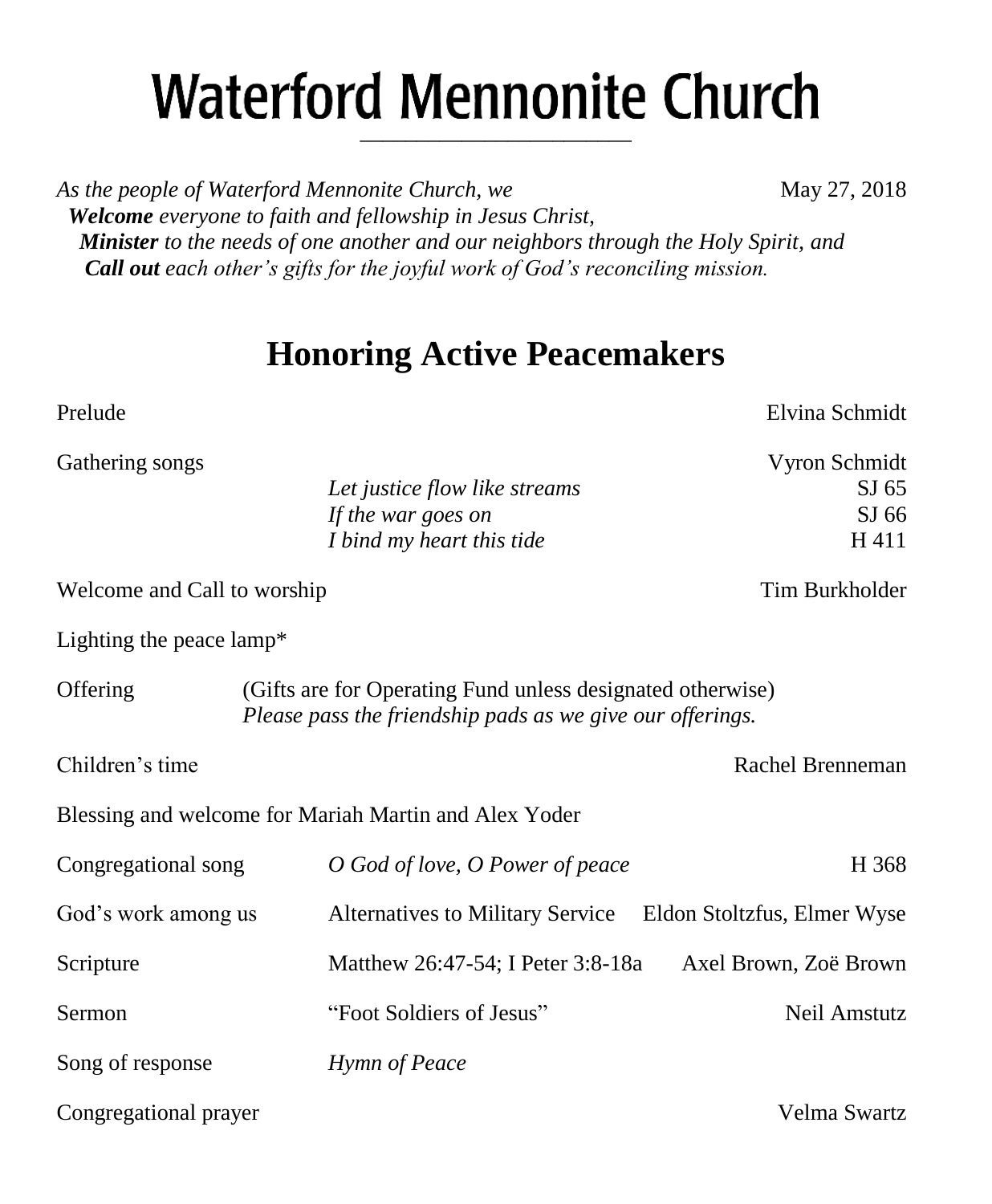#### Benediction

H = *Hymnal: A Worship Book*; SJ = *Sing the Journey; SS = Sing the Story*

\*We light the peace lamp every Sunday to lament all unnecessary and violent loss of life around the world.

#### **Living Stream Worship: The services are live streamed at** [www.waterfordchurch.org](http://www.waterfordchurch.org/)

## **Welcome Guests**

Large print copies of the bulletin and the hymnal and hearing aid systems are available from the ushers. Sermon boards for children are available at the back door; please pick one up as you enter. You are invited to bring infants through age two children to the nursery. Pick up the newsletter, *Buzz,* from the welcome kiosk in the foyer.

## **Welcome Team**

| Greeter/Hosts  | Henry & Fanny Mast; Maurice Lehman               |  |
|----------------|--------------------------------------------------|--|
| <b>Ushers</b>  | Bruce Snyder, Ken Otto, Dennis Myers, Wade Ramer |  |
| <b>Nursery</b> | Melissa and Maddie Chupp (Worship);              |  |
|                | Darlene Miller, Becky Bateman (Nurture)          |  |
| Audiovisual    | Glen and Chrissy Kauffmann                       |  |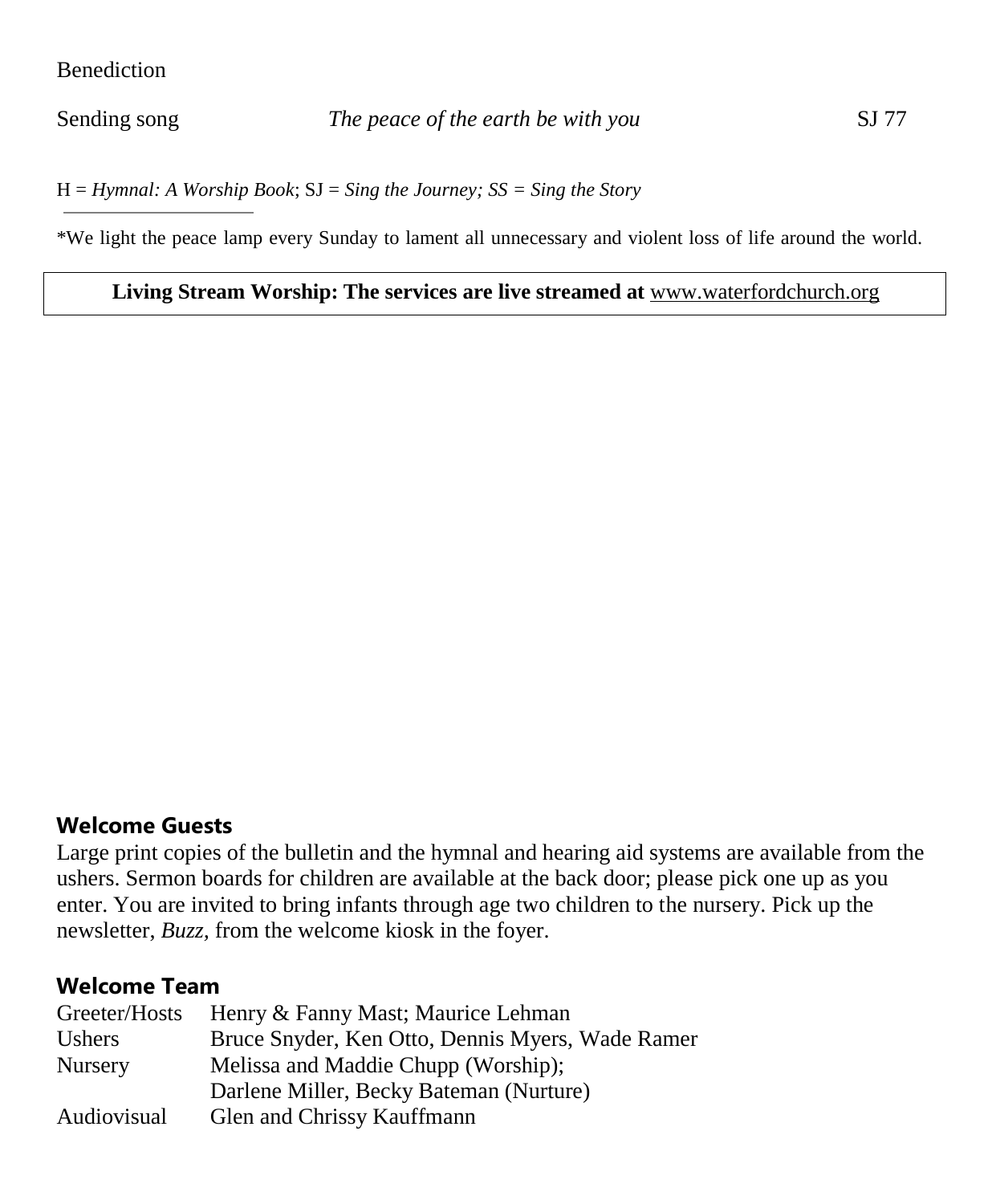## **Prayers for Brothers and Sisters**

*JD Smucker*, coordinator of worship, as he transitions to painting fulltime for the summer.

*Graduating high school seniors and their parents* as they all embark on the next stage of life's journey.

*Diana Cruz and Felipe Preciado,* who shared in our worship on May 13, are on their way through Mennonite Mission Network to *La Casa Grande* children's village in Benin. Pray for them as they transition from their life in Colombia and participate in orientation in the United States and Spain in the coming weeks.

Pray for *Jerry and Jane Detweiler and family* as they adjust to the death of Jerry's brother Karl.